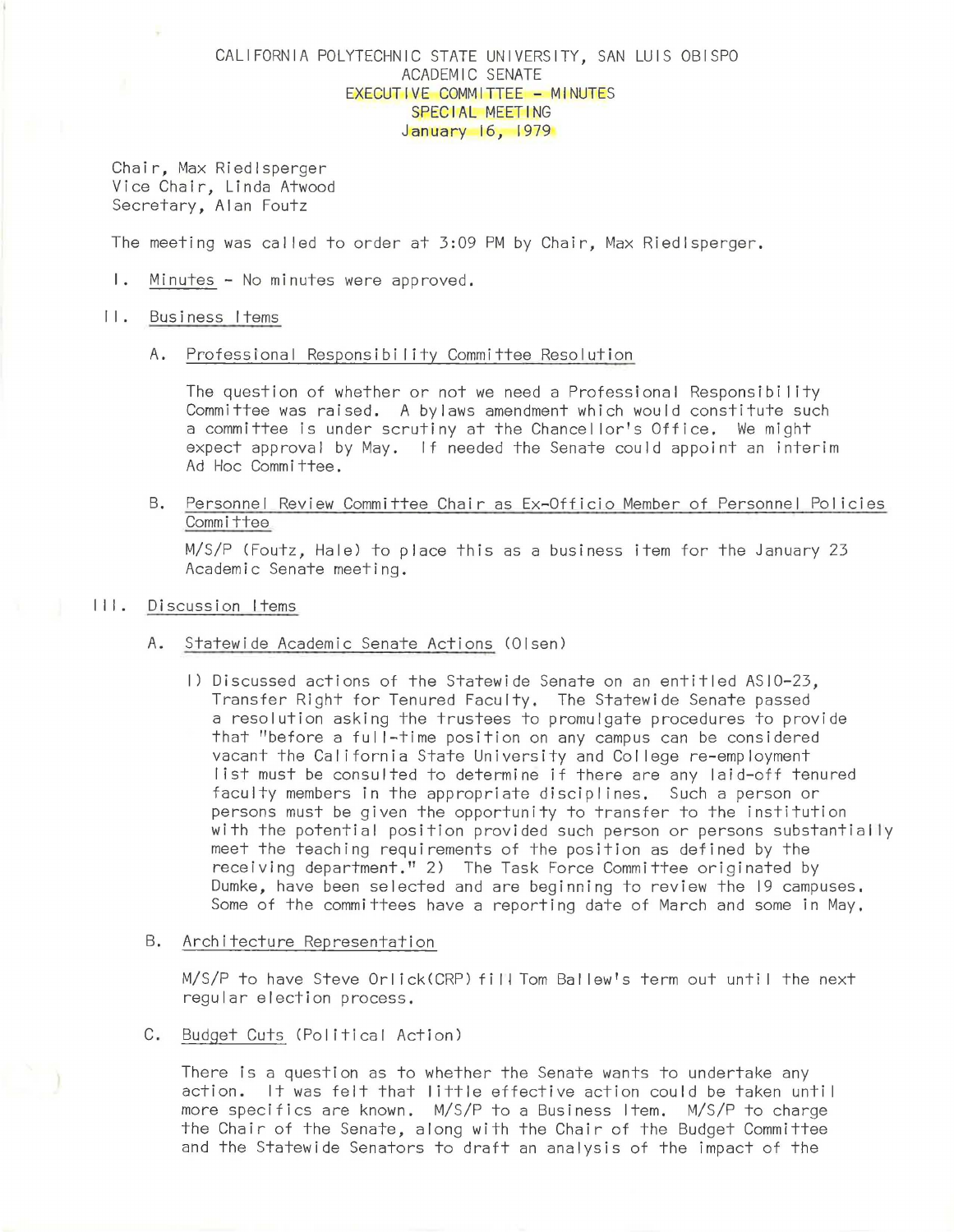budget cuts to report to the March Executive Committee meeting, to be reported to the Academic Senate.

# D. Referendum on PSAC Composition

A draft of a letter prepared by Troy, Brenner and Larsen was read. M/S/P (Wenzl, Farrel I) to *move* to a Business Item. M/S/P (Wenzl, Farrel I) to put the letter into resolution form and place as a business item for the February 6 Academic Senate meeting.

#### E. Representative to Student Affairs Counci I

Cheri Burns, OH, was nominated. M/S/P (Hale, Weatherby) to *move* to a Business Item. M/S/P (Hale, Shutt) to appoint Burns to the Council.

## F. Academic Senate Communication with Faculty

Methods providing better communication with faculty were discussed. Ideas ranged from newsletters to attending staff meetings.

# IV. New Business

# A. Memorandum to Dale Andrews from Max Riedlsperger

Many faculty felt that the memo was out of line for several reasons. I) It provided a hit list, and 2) the Chair was not instructed by the Senate to send such a memo, "lack of consultation". M/S/P (Troy, Weatherby) to *move* as a Business Item. M/S (Troy, Hale) to authorize the Chair to identify areas of study that the Chancel lor's Office is studying which could be handled through Academic Senate committees or through appointed Ad Hoc committees.

Substitute motion: M/S/P (Hariri, Wenzl) the following resolution:

- WHEREAS, meither the Academic Senate nor any of its committees has discussed or acted upon the contents of the memo, and
- WHEREAS, mo approach has been made to the Division of Social Sciences, either to inform or to secure information, and
- WHEREAS, singling out the Division of Social Sciences for "dissolution and abruption'! is contrary to all of the resolutions passed last month against providing ''hit Iists", be it
- RESOLVED: that the Executive Committee call upon the Chair to do with his memo what is deemed appropriate under the circumstances, without any pre-judgement to the idea of reviewing the entire organizational structure of the University.

Previous question was cal led on the original motion. The main motion passed. M/S/F (Hale, Foutz) to form an Ad Hoc Committee immediately to study the effects of Budget Cuts on Academic Calendar and Academic Programs.

School caucuses are to recommend individuals immediately.